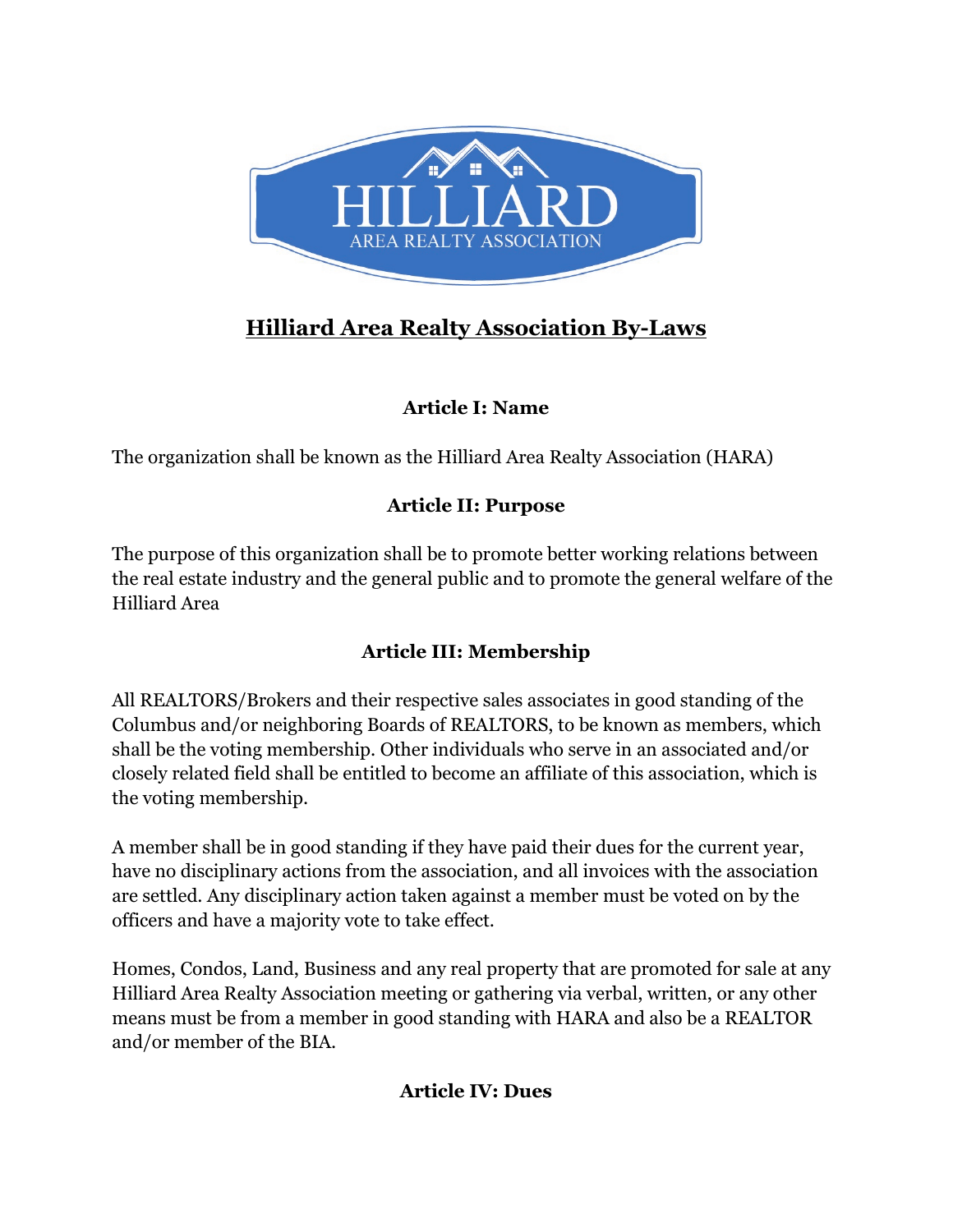The treasurer of the Hilliard Area Realty Association shall assess each REALTOR or Affiliate their dues for the forthcoming year. The amount of dues to be assessed is \$25 per year. New members joining on October 1st or later may have the option of paying \$30, which will include membership for the remainder of the current year and the following year.

### **Article V: Meetings**

All meetings shall be conducted according to Robert's Rules of Order (Revised) except when the members vote to suspend this formality. A simple majority is required to waive this requirement.

The first meeting of each month shall be conducted as a business meeting. This meeting will include a treasurer's report for the month.

### **Article VI: Voting**

#### **Section 1: General Voting**

Issues of financial expenditures, including contributions, over \$250 shall be voted on by the general membership. Approval by two-thirds of the members present and voting at any regular meeting is necessary for these funds' dispersal. All requests for contributions shall be submitted to the officers prior to presenting a request for funds to the general membership. For expenditures less than, or equal to \$250, a simple majority of the Officers constitutes approval.

#### **Section 2: Election of Officers**

- A) A nomination slate will be presented at the second regular meeting in October. Additional nominations from the floor will be entertained at this meeting and the next regular meetings. Nominations from the floor must have prior approval of the nominee.
- B) Installation of the officers shall be held at the Holiday Party each year, which shall be held in December of each year.
- C) Term of Office: Officers shall serve from the time of the installation at the Holiday Party of the current year, through the installation of new officers at the Holiday Party the following year.
- D) Officer Qualifications: There shall be no more than two candidates from any real estate company or affiliate company at the time of the election.
- E) The offices of President and President-Elect shall be held by REALTOR voting members only, who must possess an active real estate license. Other offices can be held by an affiliate member or a REALTOR member.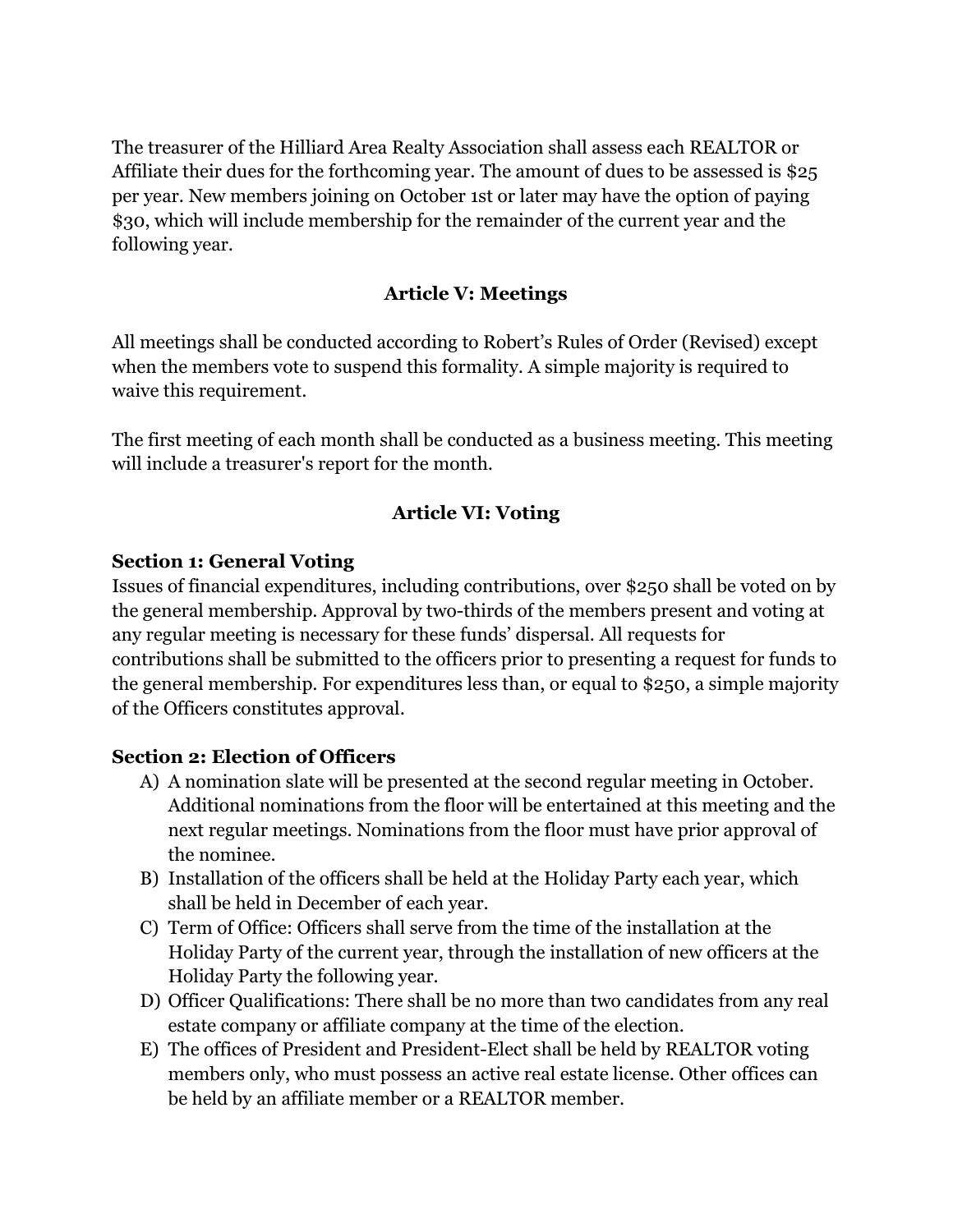- F) The slate of candidates for each position will be emailed to all members in good standing 1 week prior to election.
- G) Printed ballots will be made available to all voting members the day of election. Members must be present at the election meeting to vote.
- H) The first regular meeting in the month of November shall be the meeting where elections take place.
- I) Votes shall be counted during the meeting, by a non-interested party, and winners notified by the end of the meeting.
- J) In the case of a tie, a coin toss will take place.

It will be the responsibility of the current officers to present at least one nominee for each office.

Each member in good standing shall have one vote.

# **Article VII: Officers and Standing Committees**

### **Section I: Officers**

- A) **President**: The president is empowered to appoint committee chairpersons and committee members to serve as he/she sees fit and to create special committees. Said committees to serve with the President's pleasure. The President shall preside over all meetings and assemblies of which the association is the official sponsor. The President is empowered to appoint individuals to complete the the term of any associations office which, by one reason or another, is vacated during his/her administration. The President shall be responsible for knowing and implementing Roberts Rules of Order. From time to time it is envisioned that the president may be called upon to serve as the official spokesperson for the association.
- B) **President-Elect**: The President-Elect shall carry out those duties assigned to him/her by the President. The President-Elect, in the absence of the President shall preside over all meetings and assemblies of which the association is the official sponsor. In the event the office of President is vacated during the administration year, the President-Elect shall automatically succeed him/her to that office. The President-Elect shall oversee all committees and chairpersons. The President-Elect shall be responsible for sending flowers/cards as needed to HARA members, speakers, and/or presenters. The President-Elect shall be responsible for soliciting and coordinating breakfast sponsors for each meeting. The term of this position is to be two (2) years. First year as President-Elect, the second year to serve as President.
- C) **Secretary**: The Secretary shall perform those usual duties attributed to that office. The Secretary or a representative must attend all the weekly association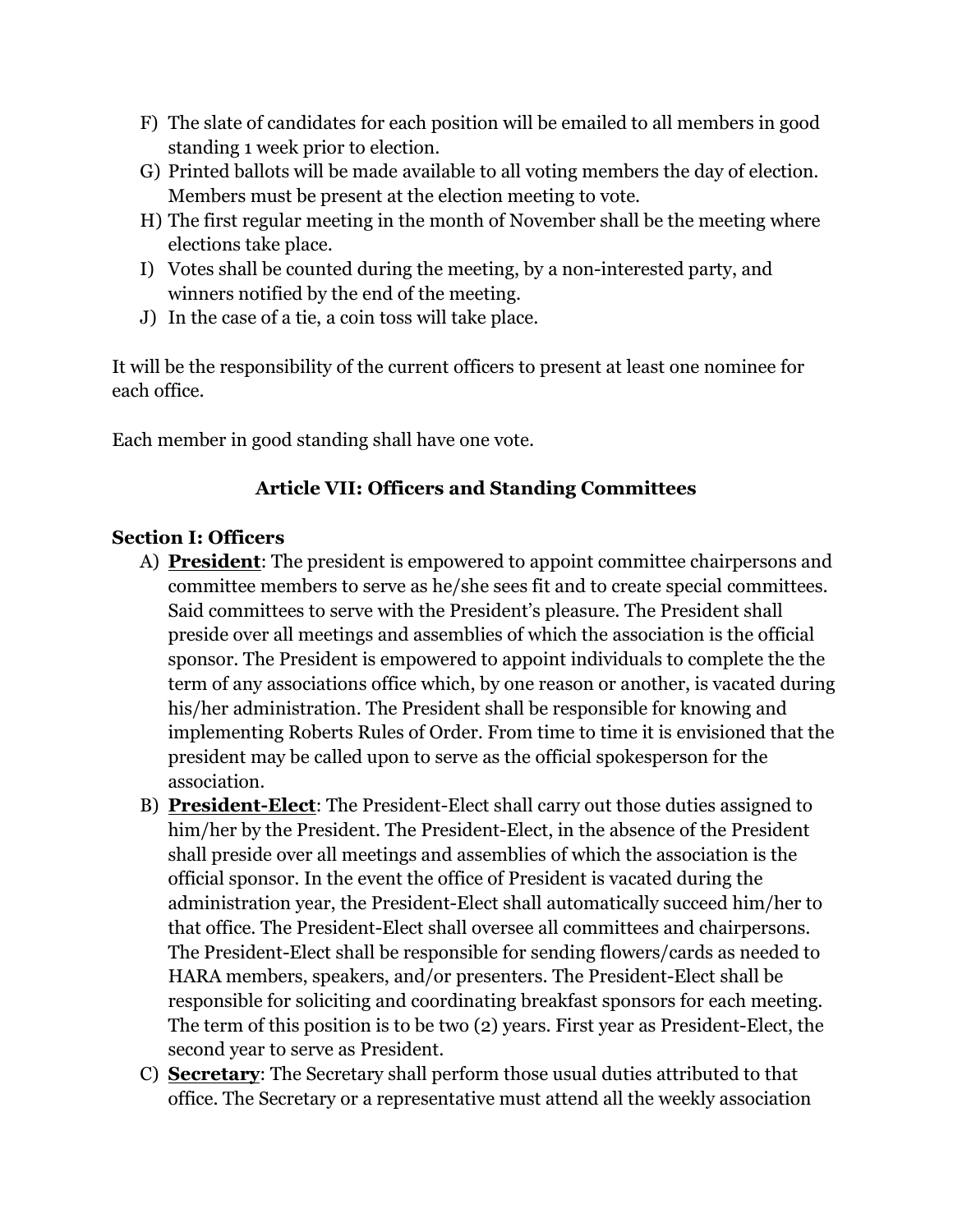meetings. The Secretary shall work in conjunction with the Treasurer on assembling the membership roster. The Secretary shall take notes of any discussions, record any motions, and the results at the general membership meetings. Report minutes to the membership via email bi-weekly at the minimum. He/she shall keep minutes at the officers meetings.

- **D) Treasurer**: The Treasurer shall perform those usual duties attributed to that office. The names of the association President and Treasurer shall be placed on the checking account, with the ultimate responsibility for the associations funds resting with the Treasurer. The Treasurer, assisted by the Secretary, has the responsibility of maintaining an accurate, up to date list of members and for the compilation of a membership directory. The Treasurer is to present a budget, prepared by the Officers, to the general membership no later than the last meeting in January. The Treasurer shall be responsible for updating the website and assisting officers in obtaining needed information.
- **E) Tour Director**: The Tour Director shall be responsible for formatting, compiling, and distributing the weekly tour sheet. As well as soliciting agents to put their listings on tour.

### **Section II: Standing Committees**

- **A) Community Relations/Realtor Care Day**: The President shall appoint a chairperson to promote the organization in the community and to encourage participation in community activities. Committee responsible for selecting project each year for association's REALTOR Care Day. Committee also responsible for organizing day of activities, purchasing supplies, signing up volunteers, and other tasks associated with REALTOR Care Day.
- **B) Social Committee**: The President shall appoint a chairperson to this committee. This Committee shall be responsible for formulating and coordinating any social events, including the annual holiday party.
- **C) By-Law**: This committee shall be composed of current officers and four members in good standing appointed by the President.
- **D) Scholarship**: The President shall appoint a chairperson to this committee. The purpose of this committee is to identify and select up to 3 candidates to receive the Hilliard Area Realty Association Scholarship. Candidates must be graduating students from the Hilliard City School District.

### **Article IX: Tour**

- **A) Boundaries**: Tour boundaries will consist of the Hilliard City School District and/or these noted boundaries:
	- a) All homes within the 43026 zip code, and any home in adjacent zip codes that are within the Hilliard City School District. Adjoining neighborhood